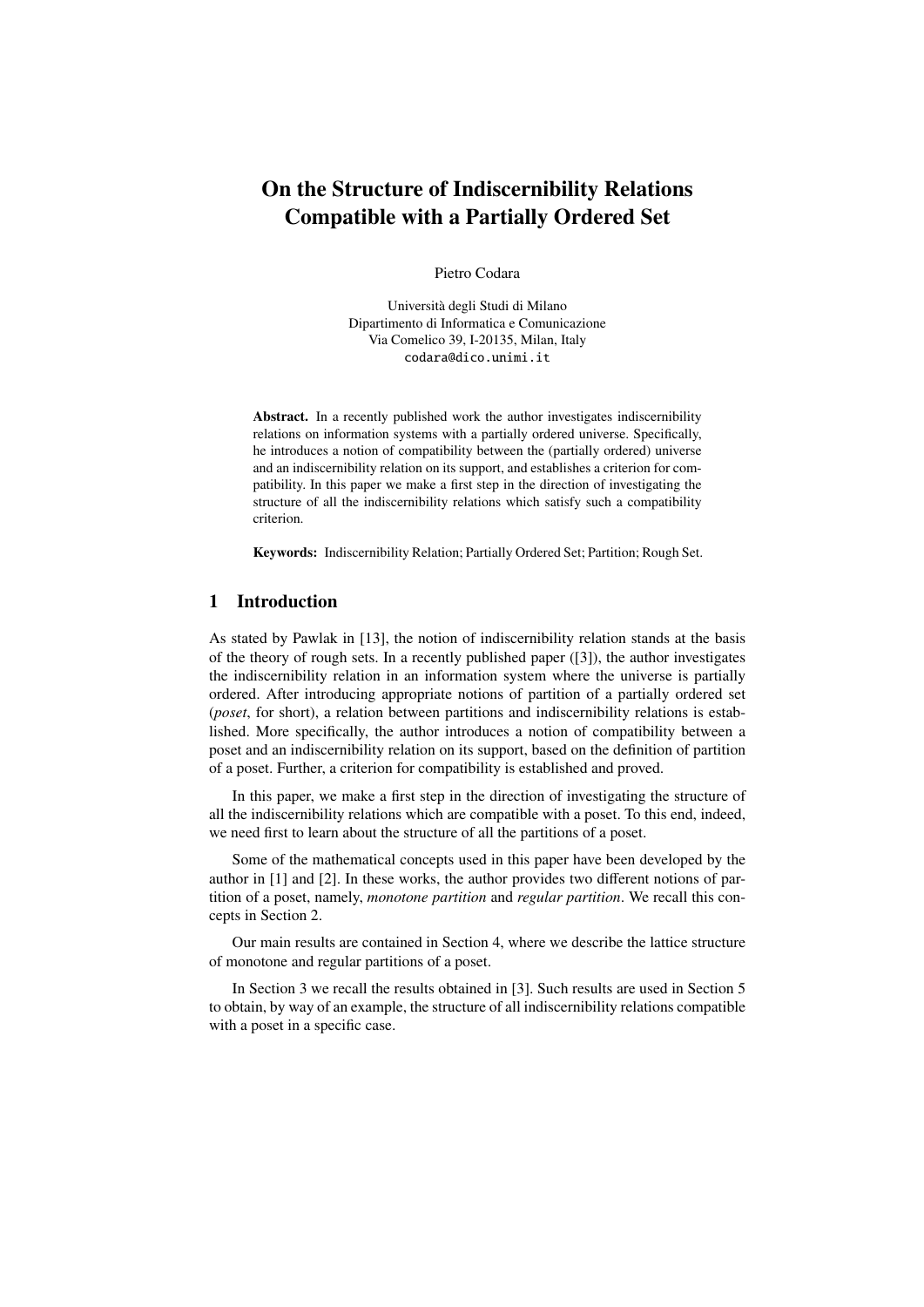#### 2 Preorders and Partitions of a Partially Ordered Set

A partition of a set *A* is a collection of nonempty, pairwise disjoint subsets, often called *blocks*, whose union is *A*. Equivalently, partitions can be defined by means of *equivalence relations*, by saying that a partition of a set *A* is the set of equivalence classes of an equivalence relation on *A*. A third definition of a partition can be given in terms of *fibres* of a surjection: a partition of a set *A* is the set  $\{f^{-1}(y) \mid y \in B\}$  of fibres of a surjection  $f : A \rightarrow B$ .

In [1] and [2], the notion of partition of a poset is investigated. Starting by providing definitions of partition in terms of *fibres* (such kind of definition arise naturally when thinking in terms of categories, *i.e.*, in terms of objects and maps between them), the author provides the corresponding definitions in terms of *blocks*, and in terms of *relations*. In this section, we only present the third kind of definitions, the ones given in terms of relations. Full results and proofs are contained in [1] and [2].

#### 2.1 Two Different Kinds of Partition?

In the case of posets, and in contrast with classical sets, we can derive two different notions of partition. To justify this fact, some remarks on the categories having sets and posets, respectively, as objects, are needed. For background on category theory we refer, *e.g.*, to [9]. Let Set be the category having sets as objects and functions as morphisms. To define a partition of a set in terms of fibres, one makes use of a special class of morphisms of the category Set. In fact, such definition exploits the notion of surjection, which can be shown to coincide in Set with the notion of *epimorphism*. Moreover, in Set, injections coincide with monomorphisms. The well-known fact that each function factorises (in an essentially unique way) as a surjection followed by an injection can be reformulated in categorical terms by saying that the class epi of all epimorphisms and the class mono of all monomorphisms form a factorisation system for Set, or, equivalently, that (epi,mono) is a factorisation system for Set.

Consider the category Pos of posets and *order-preserving maps* (also called *monotone maps*), *i.e.*, functions  $f : P \to Q$ , with *P*, *Q* posets, such that  $x \le y$  in *P* implies  $f(x) \leq f(y)$  in *Q*, for each  $x, y \in P$ . In Pos, (epi,mono) is not a factorisation system; to obtain one we need to isolate a subclass of epimorphisms, called regular epimorphisms. While in Set regular epimorphisms and epimorphisms coincide, that is not the case in Pos. The dual notion of regular epimorphism is *regular monomorphism*. It can be shown (see, *e.g.*, [1, Proposition 2.5]) that (regular epi,mono) is a factorisation system for the category Pos. A second factorisation system for Pos is given by the classes of epimorphisms and regular monomorphisms. In other words, each order-preserving map between posets factorises in an essentially unique way both as a regular epimorphism followed by a monomorphism, and as an epimorphism followed by a regular monomorphism.

The existence of two distinct factorisation systems in Pos leads to two different notions of partition of a poset: the first, we call *monotone partition*, is based on the use of epimorphisms, the second, we call *regular partition*, is based on the use of regular epimorphisms.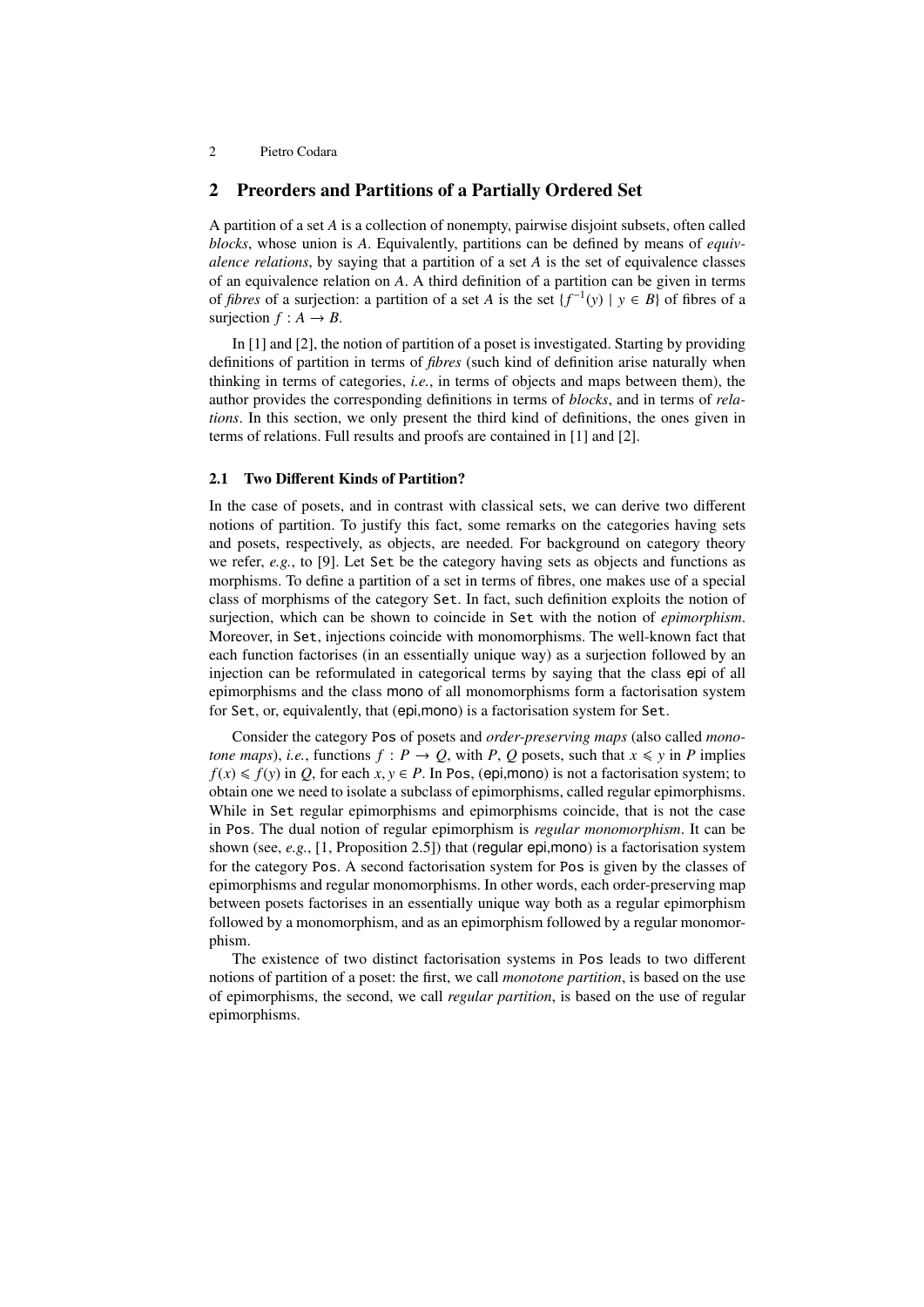*Remark 1.* Another, distinct, notion of partition of a poset can be derived by taking into account the category of posets and *open maps*, instead of the category Pos we are considering. Such kind of partition is called *open partition* (see [2, Definition 4.8]). An application of the notion of open partition can be found in [4].

#### 2.2 Partitions of Partially Ordered Sets

**Notation.** If  $\pi$  is a partition of a set *A*, and  $a \in A$ , we denote by  $[a]_{\pi}$  the block of *a* in  $\pi$ . When no confusion is possible, we shall write [*a*] instead of  $[a]_{\pi}$ . Further, let us stress our usage of different symbols for representing different types of binary relations. The symbol  $\leq$  denotes the partial order relation between elements of a poset. A second symbol,  $\leq$ , denotes *preorder relations*, sometimes called *quasiorders*, *i.e.* reflexive and transitive relations.

A preorder relation  $\leq$  on a set *A* induces on *A* an equivalence relation  $\equiv$  defined as

$$
x \equiv y \text{ if and only if } x \le y \text{ and } y \le x, \text{ for any } x, y \in A. \tag{1}
$$

The set  $\pi$  of equivalence classes of  $\equiv$  is a partition of A.

**Notation.** In the following we denote by  $[x]_<$  the equivalence class (the block) of the element *x* induced by the preorder  $\leq$  via the equivalence relation defined in (1).

Further, the preorder  $\leq$  induces on  $\pi$  a partial order  $\leq$  defined by

$$
x \lesssim y
$$
 if and only if  $[x]_{\leq} \leq [y]_{\leq}$ , for any  $x, y \in A$ . (2)

We call  $(\pi, \leq)$  *the poset of equivalence classes induced by*  $\leq$ .

This correspondence allows us to define partitions of a poset (more precisely, monotone and regular partitions) in terms of preorders.

**Definition 1** (Monotone partition). A monotone partition of a poset  $(P, \leq)$  is the poset *of equivalence classes induced by a preorder*  $\leq$  *on P such that*  $\leq \leq \leq$ .

**Definition 2** (**Regular partition**). A regular partition of a poset  $(P, \leq)$  is the poset of *equivalence classes induced by a preorder*  $\leq$  *on P such that*  $\leq \leq \leq$ *, and satisfying* 

$$
\leqslant = \text{tr}\left(\leqslant \setminus \rho\right),\tag{3}
$$

*where* tr (*R*) *denotes the transitive closure of the relation R, and* ρ *is a binary relation defined by*

$$
\rho = \{(x, y) \in P \times P \mid x \leq y, x \leq y, y \not\leq x\}.
$$
\n<sup>(4)</sup>

*Example 1.* We refer to Figure 1, and consider the poset P. One can check, using the characterisations of poset partitions provided in Definitions 1 and 2, that the following hold.

- $\pi_1$  is a monotone partition of *P*, but it is not regular.
- $\pi_2$  and  $\pi_3$  are regular partitions of *P*, thus monotone ones.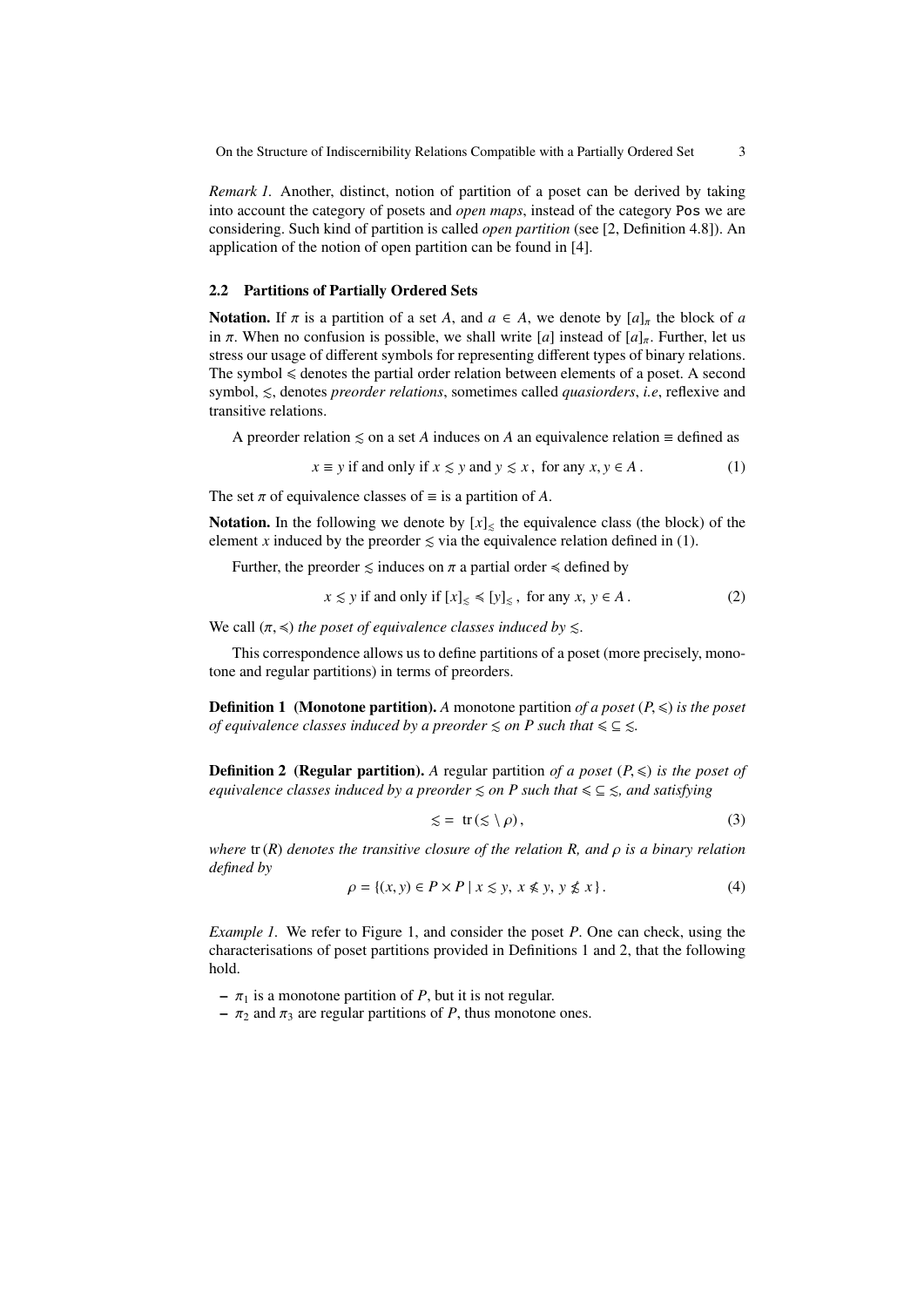

Fig. 1. Example 1.

# 3 Indiscernibility Relations Compatible with a Partially Ordered Set

Denote by  $P = (P, A)$  the information system having as universe the finite poset  $P =$  $(U, \leq),$  where *U* is the collection of objects (the *universe*),  $\leq$  is a partial order on *U*, and *A* is a set of *attributes*.

As in the 'classical' rough set theory, with a subset of attributes  $B \subseteq A$  we associate an *indiscernibility relation* on the underlying set of  $P$ , denoted by  $I_B$  and defined by

$$
(x, y) \in I_B
$$
 if and only if  $a(x) = a(y)$ ,

for each  $a \in A$ , and for each  $x, y \in P$ . Clearly,  $I_B$  is an equivalence relation on the underlying set *U* of *P*, and thus induces on *U* a partition  $\pi = U/I_B$ . We can look at the relation  $I_B$  as a way to express the fact that we are unable to observe (to distinguish) individual objects, but we are forced, instead, to think in terms of *granules*, *i.e.*, in terms of blocks of a partition (see, *e.g.*, [10, 14, 15]). In symbols, if  $x, y \in P$ ,  $x$  is distinguishable from  $y$ if and only if  $[x]_{\pi} \neq [y]_{\pi}$ .

The partition  $\pi$  has no reason to be the underlying set of a partition of *P* in the sense of Definitions 1 or 2. When it is the case, we say that  $\pi$  *is compatible with the poset*.

In [3] we formalise the notion of compatibility, and proof a criterion for an indiscernibility relation to be compatible with a partially ordered universe. We briefly recall these results.

**Definition 3.** Let  $P = (U, \leq)$  be a poset, let  $I_B$  be an indiscernibility relation on U and *let*  $\pi = U/I_B$ *. We say*  $I_B$  *is* compatible *with P if there exists a monotone partition* ( $\pi$ ,  $\leq$ ) *of P. Further, if I<sup>B</sup> is compatible with P we say that* <sup>π</sup> *admits an* extension *to a monotone partition of P.*

The question arises, under which conditions  $\pi$  can be *extended* to a monotone or regular partition of *P*, by endowing  $\pi$  with a partial order relation  $\leq$ . In order to give an answer we need a further definition.

**Definition 4 (Blockwise preorder).** Let  $(P, \leqslant)$  be a poset and let  $\pi$  be a partition of the *set P. For x, y*  $\in$  *P, x* is blockwise under *y* with respect to  $\pi$ *, written x*  $\leq_{\pi}$  *y, if and only if there exists a sequence*  $x = x_0, y_0, x_1, y_1, \ldots, x_n, y_n = y \in P$  satisfying the following *conditions.*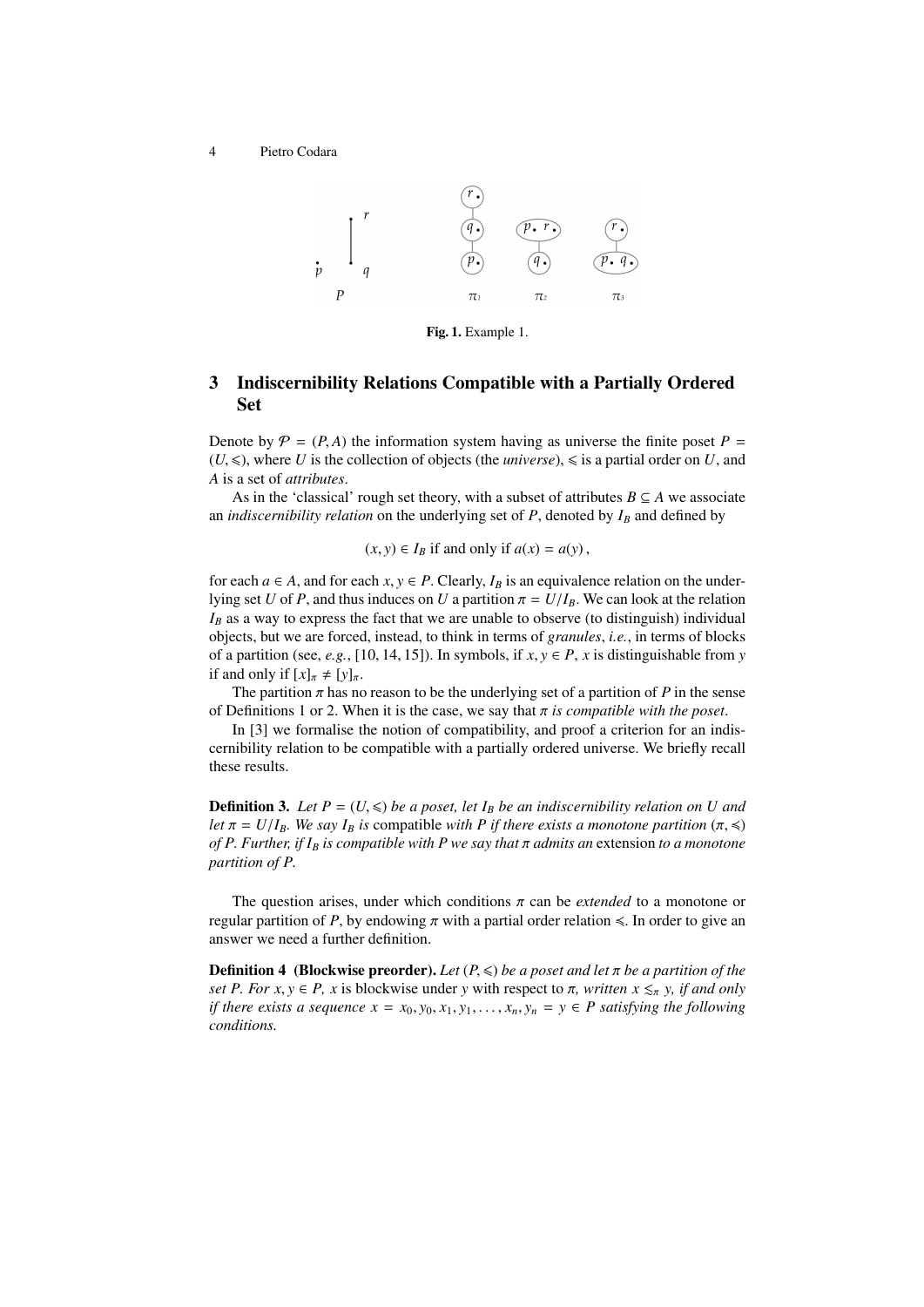On the Structure of Indiscernibility Relations Compatible with a Partially Ordered Set 5

- (1) For all  $i \in \{0, \ldots, n\}$ ,  $[x_i] = [y_i]$ .
- *(2) For all i* ∈ {0, . . . , *n* − 1},  $y_i \le x_{i+1}$ .

**Corollary 1 (Compatibility Criterion).** Let  $P = (U, \leq)$  be a poset, let  $I_B$  be an indis*cernibility relation on U and let*  $\pi = U/I_B$ *. Then, I<sub>B</sub> is compatible with P if and only if, for all*  $x, y \in P$ ,

$$
x \lesssim_{\pi} y \text{ and } y \lesssim_{\pi} x \text{ imply } [x]_{\pi} = [y]_{\pi}.
$$
 (5)

For regular partitions one can say more: a set partition of *P* admits at most one extension to a regular partition of the poset *P*.

**Corollary 2.** Let  $P = (U, \leq)$  be a poset, let  $I_B$  be an indiscernibility relation on U and *let*  $\pi = U/I_B$ *. If*  $\pi$  *is compatible with P, then*  $\pi$  *admits a unique extension to a regular partition of P.*

The uniqueness property of regular partitions does not hold, in general, for monotone partitions; cf. Figure 2, which shows three distinct monotone partitions of a given poset *P* having the same underlying set.



Fig. 2. Distinct monotone partitions with the same support  $\pi$ .

## 4 The Lattices of Partitions of a Partially Ordered Set

In the light of Definitions 1 and 2, we can think at partitions of a poset as preorders. More precisely, each preorder  $\leq$  such that  $\leq \leq \leq P \times P$  defines a unique monotone partition of  $(P, \leqslant)$ . Moreover, when (and only when)  $\leq$  satisfies Condition (3) in Definition 2, then  $\leq$  defines a regular partition of  $(P, \leq)$ . We can endow the set of all monotone (regular) partitions of a poset with a partial order by considering the set-theoretic inclusion between the associated preorders.

**Proposition 1.** The collection of monotone partitions of  $(P, \leq)$  is a lattice when par*tially ordered by set-theoretic inclusion between the corresponding preorders.*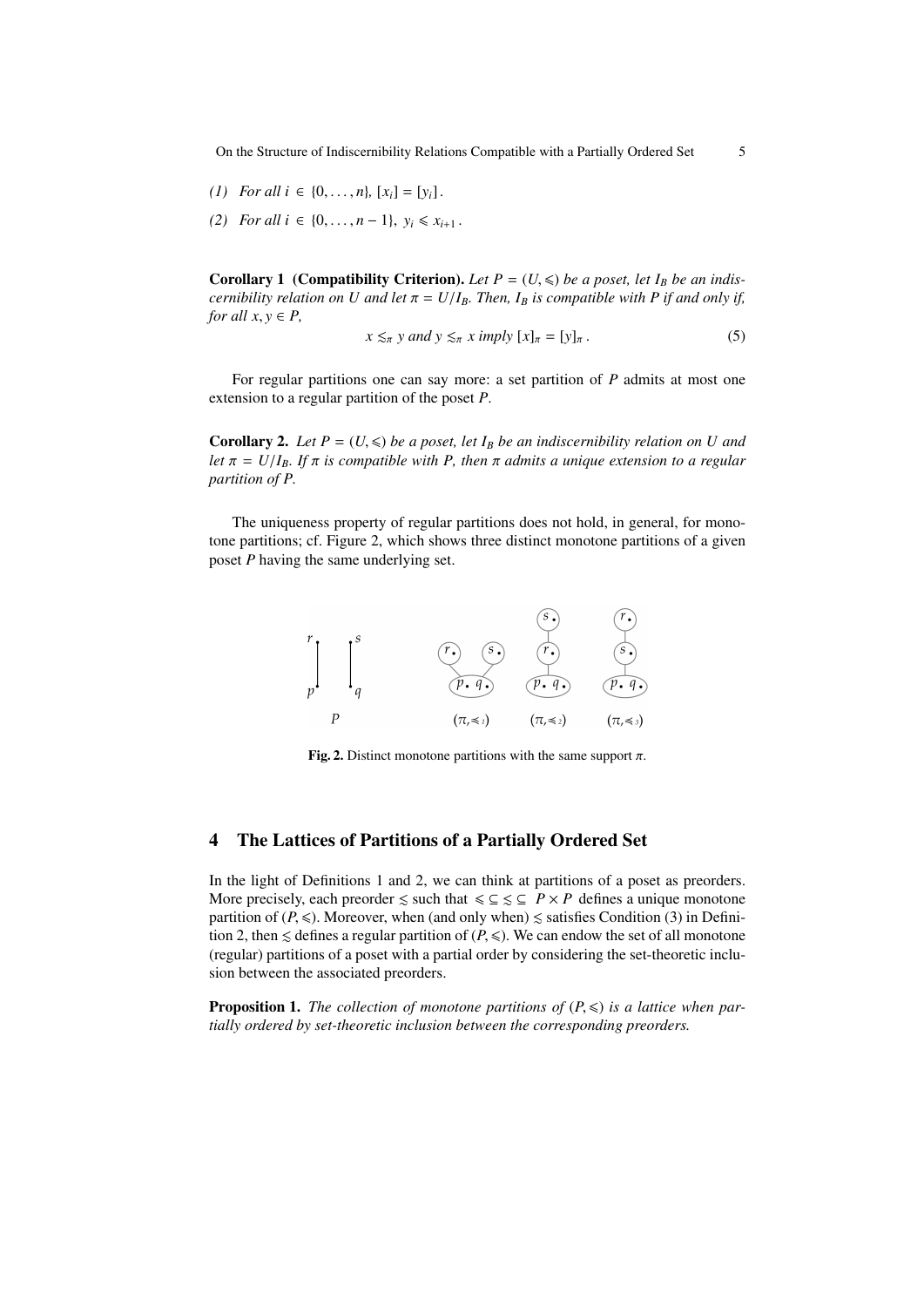#### 6 Pietro Codara

*Specifically, let*  $\pi_1$  *and*  $\pi_2$  *be the monotone partitions of*  $(P, \leq)$ *, induced by the preorders*  $\leq_1$  *and*  $\leq_2$ *, respectively. Then*  $\pi_1 \wedge_m \pi_2$  *and*  $\pi_1 \vee_m \pi_2$  *(the lattice meet and join) are the partitions induced, respectively, by the preorders:*

$$
\leq_1 \wedge_m \leq_2 = \leq_1 \cap \leq_2, \ \leq_1 \vee_m \leq_2 = \text{tr}(\leq_1 \cup \leq_2).
$$

*Proof.* We observe that if  $\leq \leq \leq_1$  and  $\leq \leq \leq_2$ , then  $\leq \leq \leq_1 \cap \leq_2$ , and  $\leq \leq \leq_1 \cup \leq_2$ . We also notice that  $\leq_1 \cap \leq_2 = \leq_1$  if and only if  $\leq_1 \subseteq \leq_2$ . Moreover, both  $\wedge_m$  and  $\vee_m$  are idempotent, commutative, and associative, because intersection and union are. Finally, the absorption laws

$$
\lesssim_1 \wedge_m(\lesssim_1 \vee_m \lesssim_2) = \lesssim_1
$$
 and  $\lesssim_1 \vee_m(\lesssim_1 \wedge_m \lesssim_2) = \lesssim_1$ 

trivially hold.  $\Box$ 

The class of regular partitions also carries a lattice structure.

**Proposition 2.** *The collection of regular partitions of*  $(P, \leqslant)$  *is a lattice when partially ordered by set-theoretic inclusion between the corresponding quasiorders.*

Specifically, let  $\pi_1$  and  $\pi_2$  be the regular partitions of  $(P, \leqslant)$ , induced by the pre*orders*  $\leq_1$  *and*  $\leq_2$ *, respectively, and let*  $\tau = \{(x, y) \in (\leq_1 \cap \leq_2) \} \leq |y \nleq_1 x$  or  $y \nleq_2 x\}$ *Then*  $\pi_1 \wedge_r \pi_2$  *and*  $\pi_1 \vee_r \pi_2$  *(the lattice meet and join) are the partitions induced, respectively, by the preorders:*

$$
\leq_1 \wedge_r \leq_2 = \text{tr}((\leq_1 \cap \leq_2) \setminus \tau), \ \leq_1 \vee_r \leq_2 = \text{tr}(\leq_1 \cup \leq_2).
$$

*Proof.* By construction,  $\leq_1 \wedge_r \leq_2$  induces a regular partition. We now prove that the preorder  $\leq_1$   $\vee_r$   $\leq_2$  induces a regular partition, too. Consider  $\leq_{12}=\leq_1$   $\cup$   $\leq_2$ , and let  $\tau_{12}$  =  $\overline{f}(x, y) \in \leq_{12} | x \notin y, y \notin \{12, x\}$ . Suppose  $(p, q) \in \tau_{12}$ . Say, without loss of generality,  $p \leq_{12} q$ . Then, by Definition 2, there exists a sequence  $p = z_0 \leq_{12} z_1 \leq_{13} z_2 \leq_{14} z_1 \leq_{15} z_2 = a$  $p \leq 1$  *q*. Then, by Definition 2, there exists a sequence  $p = z_0 \leq 1$   $z_1 \leq 1 \cdots \leq 1$   $z_r = q$ of elements of *P* such that  $(z_i, z_{i+1}) \in \leq_1 \setminus \tau_1$  for all  $i = 0, \ldots, r$ , and  $\tau_1 = \{(x, y) \in \leq_1 \mid x \leq y, y \leq_2, y \leq_3 \}$ . But if  $(z_1, z_2, y) \notin \tau_1$ , then  $z_1 \leq z_2, y \leq_2, z_3 \in \mathbb{R}$  both cases  $\leq_1$  | *x*  $\nleq$  *y*, *y*  $\nleq_1$  *x*}. But if  $(z_i, z_{i+1}) \notin \tau_1$ , then  $z_i \leq z_{i+1}$ , or  $z_{i+1} \leq_1 z_i$ . In both cases  $(z_i, z_{i+1}) \notin \tau_1$ , and thus  $(z_i, z_{i+1}) \in \leq_1 \setminus \tau_2$ , or  $\leq_1 \cdot z_i$ ,  $z_i \in \{z_i, z_{i+1}\}$  $(z_i, z_{i+1}) \notin \tau_{12}$ , and thus  $(z_i, z_{i+1}) \in \leq_{12} \setminus \tau_{12}$  for all *i*, and  $(p, q) \in \text{tr}((\leq_1 \cup \leq_2) \setminus \tau_{12})$ .<br>Hence  $\text{tr}(\leq_1 \cup \leq_2)$  corresponds to a regular partition Hence, tr( $\leq_1 \cup \leq_2$ ) corresponds to a regular partition.

We can easily check, by the properties of intersection and union, that ∧*<sup>r</sup>* and ∨*<sup>r</sup>* are idempotent, commutative, associative, and satisfy the absorption laws. It remains to show that  $\leq_1 \wedge_r \leq_2 = \leq_1$  if and only if  $\leq_1 \subseteq \leq_2$ . Suppose  $\leq_1 \subseteq \leq_2$ . Then,  $\leq_1 \cap \leq_2 = \leq_1$  and, since  $\leq_1$  is regular, tr(( $\leq_1 \cap \leq_2$ ) \  $\tau$ ) = tr( $\leq_1 \setminus \tau$ ) = $\leq_1$ . Suppose now that tr(( $\leq_1 \cap \leq_2$ ) ) \  $\tau$ ) =  $\leq_1$  and let  $x \leq_1 y$ . Then either  $(x, y) \in (\leq_1 \cap \leq_2) \setminus \tau$ , or  $(x, y)$  is a pair arising from the transitive closure of  $(\leq_1 \cap \leq_2) \setminus \tau$ . In any case, since  $(\leq_1 \cap \leq_2) \setminus \tau \subseteq \leq_2$  and  $\leq_2$ is transitive, we have that  $x \leq_2 y$ , proving that if tr(( $\leq_1 \cap \leq_2$ ) \ $\tau$ ) = $\leq_1$ , then  $\leq_1 \subseteq \leq_2$ .  $\Box$ 

We will call *monotone partition lattice* and *regular partition lattice* the lattices of monotone and regular partitions of a poset, respectively.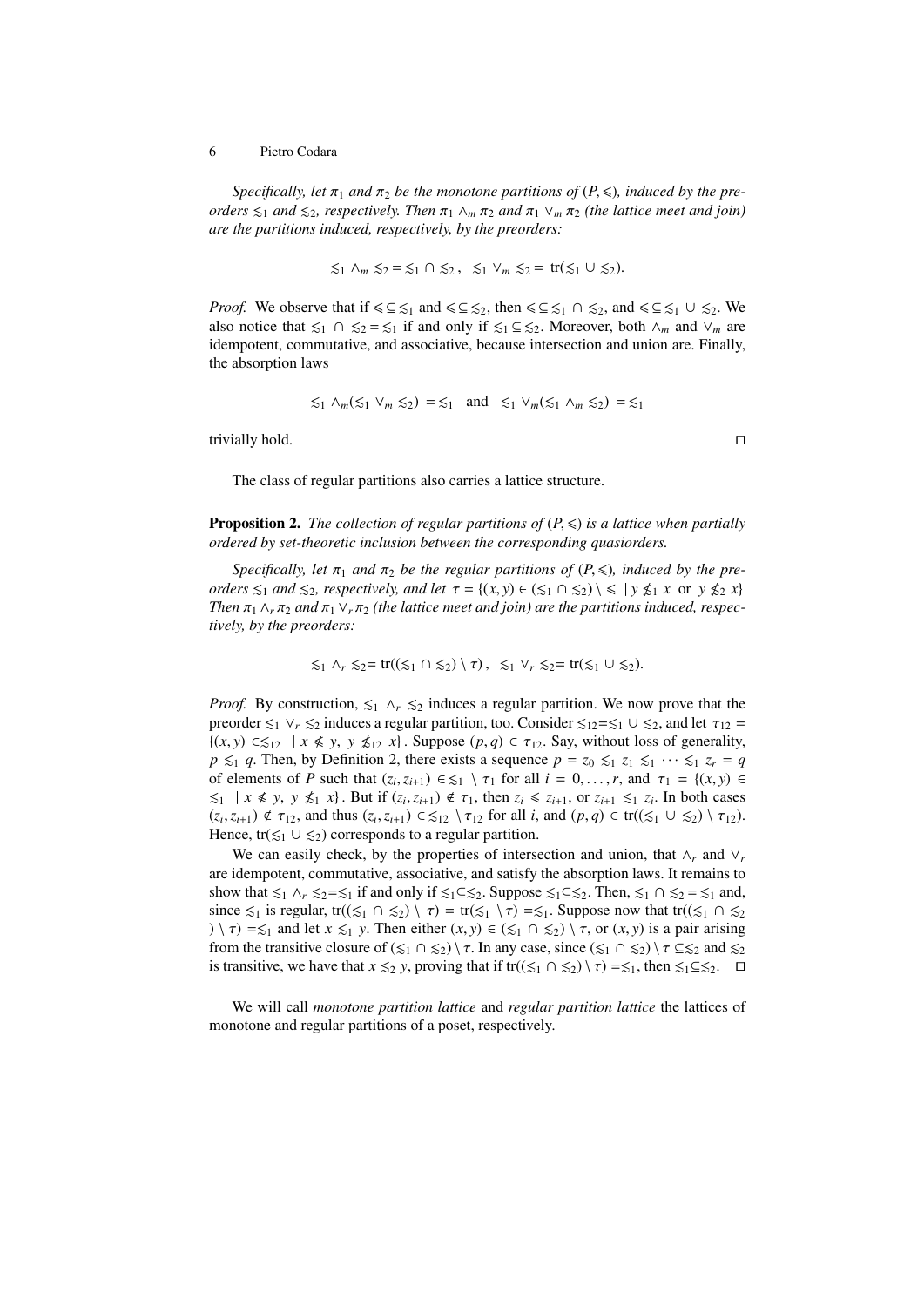# 5 Structure of Indiscernibility Relations Compatible with a Partially Ordered Set: an Example

Following the example introduced in [3], we show how to obtain the structure of indiscernibility relations compatible with a partially ordered set. Consider the following table, reporting a collection of houses for sale in the city of Merate, Lecco, Italy.

|   |         |    |                | House Price ( $\in$ ) Size ( $m^2$ ) District Condition Rooms |   |
|---|---------|----|----------------|---------------------------------------------------------------|---|
| a | 200.000 | 50 | Centre         | excellent                                                     | 2 |
| b | 170,000 | 70 | Centre         | poor                                                          | 3 |
| C | 185.000 | 53 |                | Centre very good                                              | 2 |
| d | 190.000 | 68 |                | Sartirana very good                                           | 3 |
| e | 140.000 | 60 | Sartirana good |                                                               | 2 |
| f | 155.000 | 65 | Novate         | good                                                          | 2 |
| g | 250.000 | 85 |                | Novate excellent                                              | 3 |
| h | 240.000 | 75 |                | Novate excellent                                              | ٩ |

In this simple information table eight distinct houses are characterised by five attributes: Price, Size, District, Condition, and Rooms. Let  $U = \{a, b, c, d, e, f, g, h\}$  be the set of all houses. We choose the subset of attributes  $O = \{Price, Size\}$  to define on *U* a partial order  $\le$  as follow. For each  $x, y \in U$ ,

 $x \le y$  if and only if  $\text{Price}(x) \le \text{Price}(y)$ ,  $\text{Size}(x) \le \text{Size}(y)$ .

We obtain the poset  $P = (U, \leq)$  displayed in Figure 3.



**Fig. 3.**  $P = (U, \leqslant)$ .

We denote by  $P(P, \overline{A})$  the information system having P as universe, and  $\overline{A} = \{Di - B\}$ strict, Condition, Rooms} as the set of attributes. Let  $D = \{D\text{istrict}\}, C = \{Condition\}$ , and  $R = \{\text{Rooms}\}\$ , and denote by  $\pi_D$ ,  $\pi_C$ , and  $\pi_R$  the partitions  $U/I_D$ ,  $U/I_C$ , and  $U/I_R$ respectively. Moreover, let  $DR = D \cup R$ ,  $CR = C \cup R$ ,  $DC = D \cup C$ ,  $DCR = D \cup C \cup R$ and let  $\pi_{DR} = U/I_{DR}, \pi_{CR} = U/I_{CR}, \pi_{DC} = U/I_{DC}, \pi_{DCR} = U/I_{DCR}$ . We have: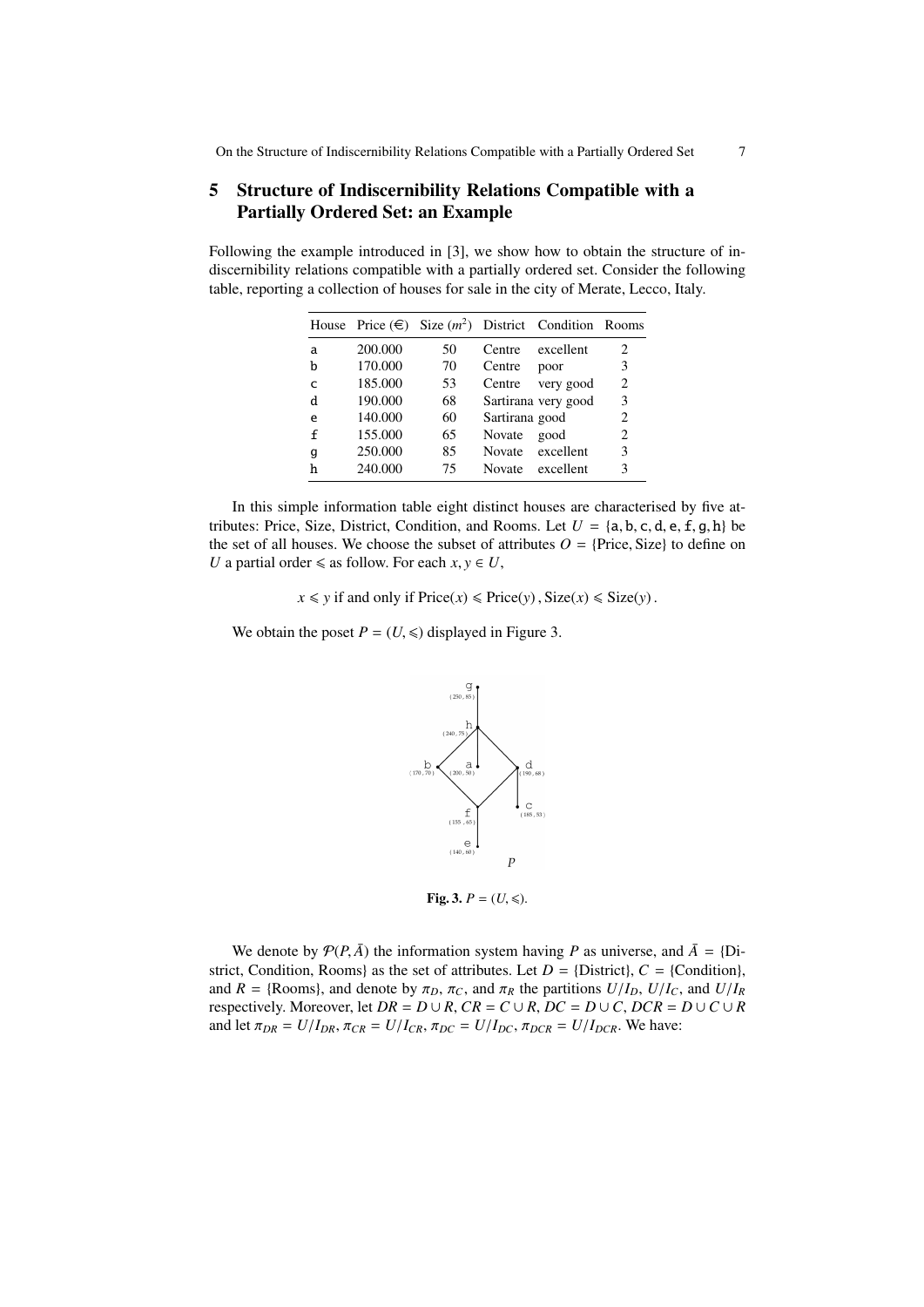8 Pietro Codara

```
\pi_D = \{ \{a, b, c\}, \{d, e\}, \{f, g, h\} \};\pi_C = \{\{\text{a}, \text{g}, \text{h}\}, \{\text{b}\}, \{\text{c}, \text{d}\}, \{\text{e}, \text{f}\}\}\};\pi_R = \{ \{a, c, e, f\}, \{b, d, g, h\} \};\pi_{DR} = \{\{a, c\}, \{b\}, \{d\}, \{e\}, \{f\}, \{g, h\}\};\pi_{CR} = \{ \{a\}, \{b\}, \{c\}, \{d\}, \{e, f\}, \{g, h\} \};\pi_{DC} = \pi_{DCR} = \{\{\mathtt{a}\},\{\mathtt{b}\},\{\mathtt{c}\},\{\mathtt{d}\},\{\mathtt{e}\},\{\mathtt{f}\},\{\mathtt{g},\mathtt{h}\}\}.
```
Furthermore,

 $\pi_{\emptyset} = U/I_{\emptyset} = \{ \{a, b, c, d, e, f, g, h \} \}.$ 

Figure 4 represents on *P* all the partitions listed above.



Fig. 4. Partitions of *P* induced by indiscernibility relations.

It can be checked, using Corollary 1, that all the partitions, expect  $\pi_D$ , are compatible with *P*. Figure 5 shows the structure of the indiscernibility relations which are compatible with *P*.



Fig. 5. Structure of the indiscernibility relations compatible with *P*.